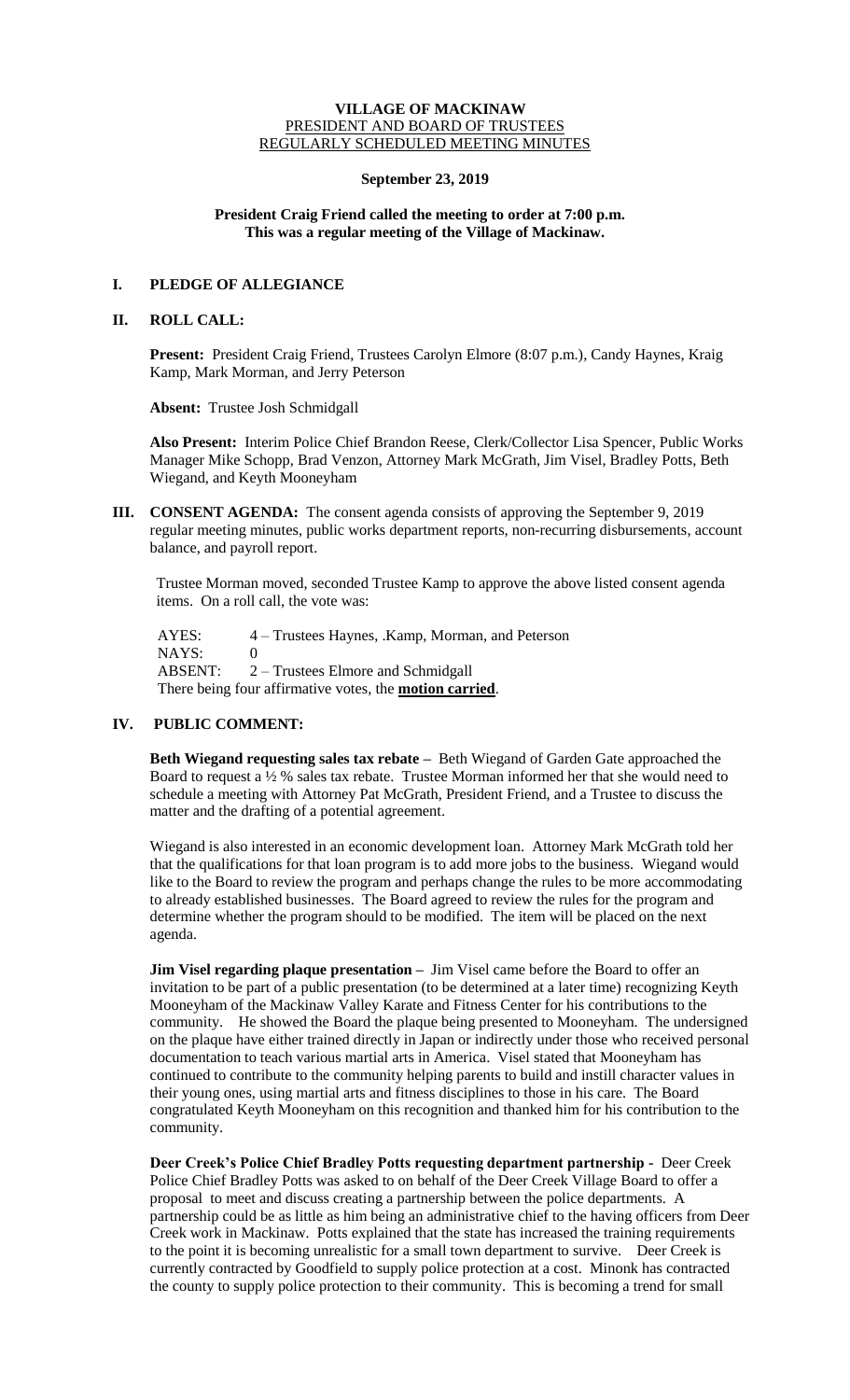communities and Deer Creek would like to start the line of communication and possibly give Mackinaw the opportunity to contract them for police assistance. Trustee Kamp stated that having a meeting between Mackinaw's police committee and Deer Creek police committee to discuss the issue further could be beneficial. Potts will let Deer Creek's clerk know of the interest and schedule a meeting between the two committees.

## **V. DEPARTMENT REPORTS:**

**POLICE REPORT:** Interim Police Chief Brandon Reese reported on the activities of the police department. Brad Venzon was introduced to the Board. Venzon is the police department's clerical assistant. Venzon is a retired Peoria officer and has proven to be a great asset to the department. Reese updated the Board on the sexual assault training class he is currently attending. He then stated that Officer Pawlak is scheduled to take his full time transition training in the spring. Reese is looking to hire another part time officer for the department this will help with reducing the overtime hours of full time officers.

The Board further discussed the matter of Deer Creek offering to start communication for contracting a partnership with their police department. Attorney McGrath stated that you'll probably see more partnerships with fire protection districts before police departments. It was stated that Mackinaw funds are currently healthily due to planning for future costs for the department. The Board agreed that they are currently pleased with how the department is run and its relationship with the community.

**Update the decals on department vehicles -** Interim Chief Reese shared a draft of his vision for decaling the department vehicles. He chose the school colors to show community and school support. The quote to decal the vehicles is \$1200 each. Reese did not except the cost to be quite that high. He has applied for a grant to assist with funding. He would like to at least see this design on future department vehicles. The Board liked his design and support his vision of showing community and school support. The Board would like to see if he receives any grant funding for the project and agreed with him that future department vehicles display his design.

**PUBLIC WORKS REPORT:** Public Works Manager Schopp reported on the activities of the department. The community basketball court construction at Westwood Park has started. Sand for the project has been donated by Jim Hoffman. ADA parking has been added to the police station. A letter will be mailed to all residents of Country Side Estates mobile home park stating items that cannot go into the sewer system. The pump at the lift station for the mobile home park has to be pulled and cleaned from solid debris 3 times in the last 4 weeks. Schopp is working on having a collection basket installed to make cleaning the pump done more easily. Schopp will present the cost for the collection basket at the next board meeting.

**Resolution #19-04 authoring easement agreement with Deer Creek-Mackinaw Community Unit School District #701 –** Trustee Morman moved, seconded by Trustee Kamp to adopt resolution #19-04 authorizing an easement agreement with Deer-Creek Mackinaw Community Unit School District #701. The agreement grants an easement for a public sewer utility across the school property and releases the liability of Village for any damage caused to permanent improvements constructed over this portion of the easement premises. On a roll call, the vote was:

AYES: 5 – Trustees Elmore, Haynes, Kamp, Morman, and Peterson NAYS: 0 ABSENT: 1 – Trustee Schmidgall There being five affirmative votes, the **motion carried**

## **VI. TREASURER'S REPORT:**

**Non-Recurring Bills -** Trustee Morman moved, seconded Trustee Peterson to approve the nonrecurring bills. On a roll call, the vote was:

AYES: 5 – Trustees Elmore, Haynes, Kamp, Morman, and Peterson NAYS: 0 ABSENT: 1 – Trustee Schmidgall